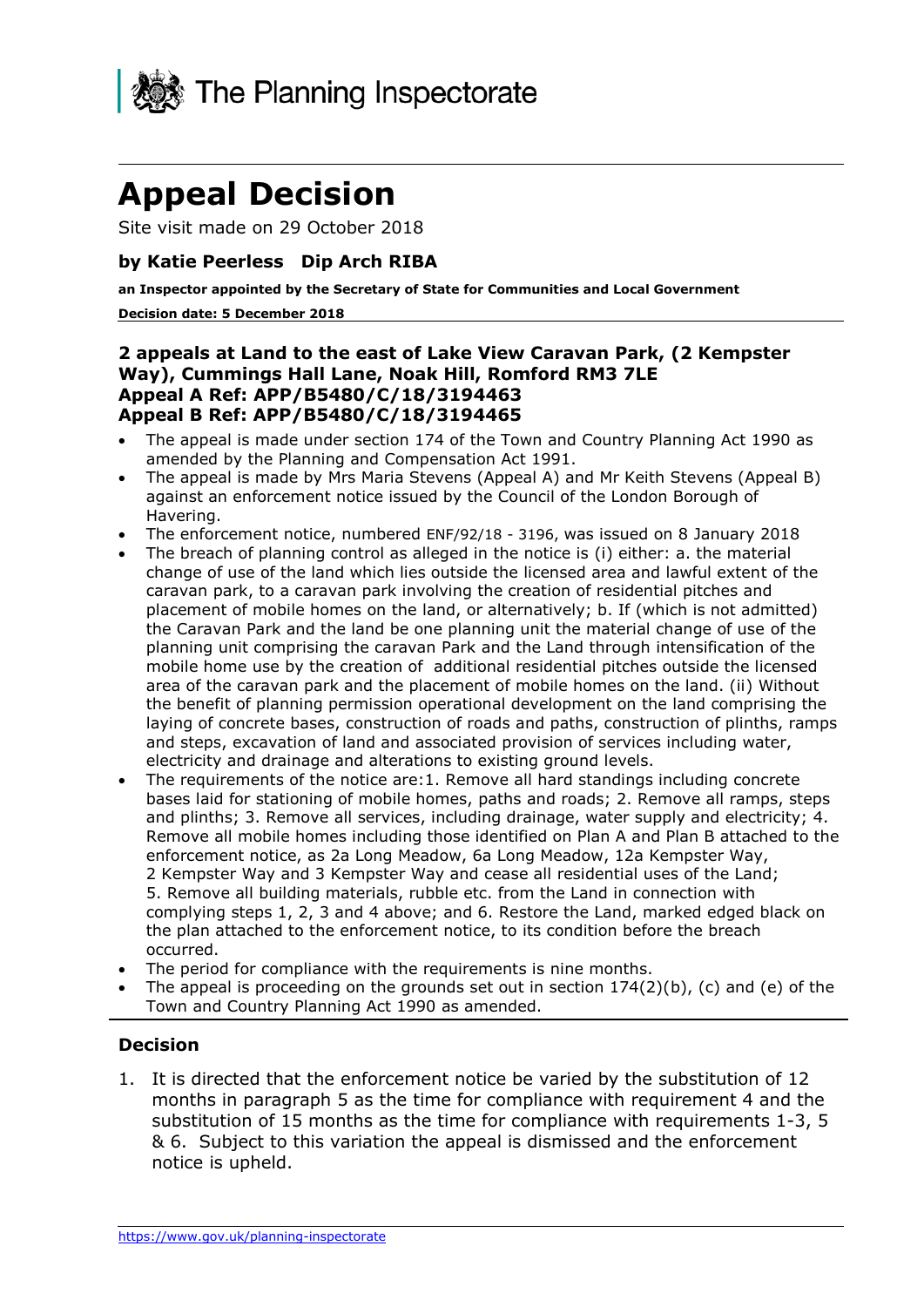### **Main Issues**

2. I consider the main issues in this case are:

 On ground (b): whether the alleged change of use has occurred as a matter of fact and if it has;

 On ground (c): whether the development enforced against is authorised through falling within the planning unit that contains the established caravan park and, if it is, whether the addition of the development enforced against would bring about a material change of use.

 On ground (e): whether the notice has been properly served on everyone with an interest in the land.

### **Site and surroundings**

- 3. The appeal site is a parcel of land within the Green Belt and lies immediately adjacent to an established caravan park which contains 'park home' type units for permanent residential occupation and a car park. The caravan park is approached via Cummings Hall Lane, a track leading from Noak Hill Road and there is a public footpath (part of the London Loop) running from Cummings Hall Lane close to the corner of the appeal site, along its eastern boundary.
- caravan park and is in the same ownership. The site owners state that this has been the case since at least 2002. 4. The appeal site is enclosed within the boundary fence that surrounds the wider
- 5. 20 Concrete bases have been laid on the land and the construction of an access road has begun. This was halted when the Council served a stop notice to prevent further work. At the time of my site visit there were 8 bases with park homes stationed on them of which 5 were apparently occupied.

#### **Reasons**

#### *Ground (b)*

 place as a matter of fact. It is clear that caravans have been site on the land identified in the enforcement notice and that hard standings and the base of an access road have been laid. Whether or not this amounts to development requiring planning permission will be considered under the appeal on ground (c). However, the development has taken place and the appeal on ground (b) 6. An appeal on ground (b) claims that the development concerned has not taken therefore fails.

## *Ground (c)*

 in their representations other than stating that they moved onto the site in 2017 and confirming their post code and the fact that they pay Council Tax and ground rent. However, this ground of appeal has been fully discussed in appeal ref: APP/B5480/C/18/3196202, which has been brought by the owners of the site. In that Decision, which considers whether the site has a lawful use permission for the use of the land as a residential caravan park and it appears never to have had a site license for this use. 7. The appellants have not addressed the Council's reasons for issuing the notice as a caravan site, I have found that that there is no specific planning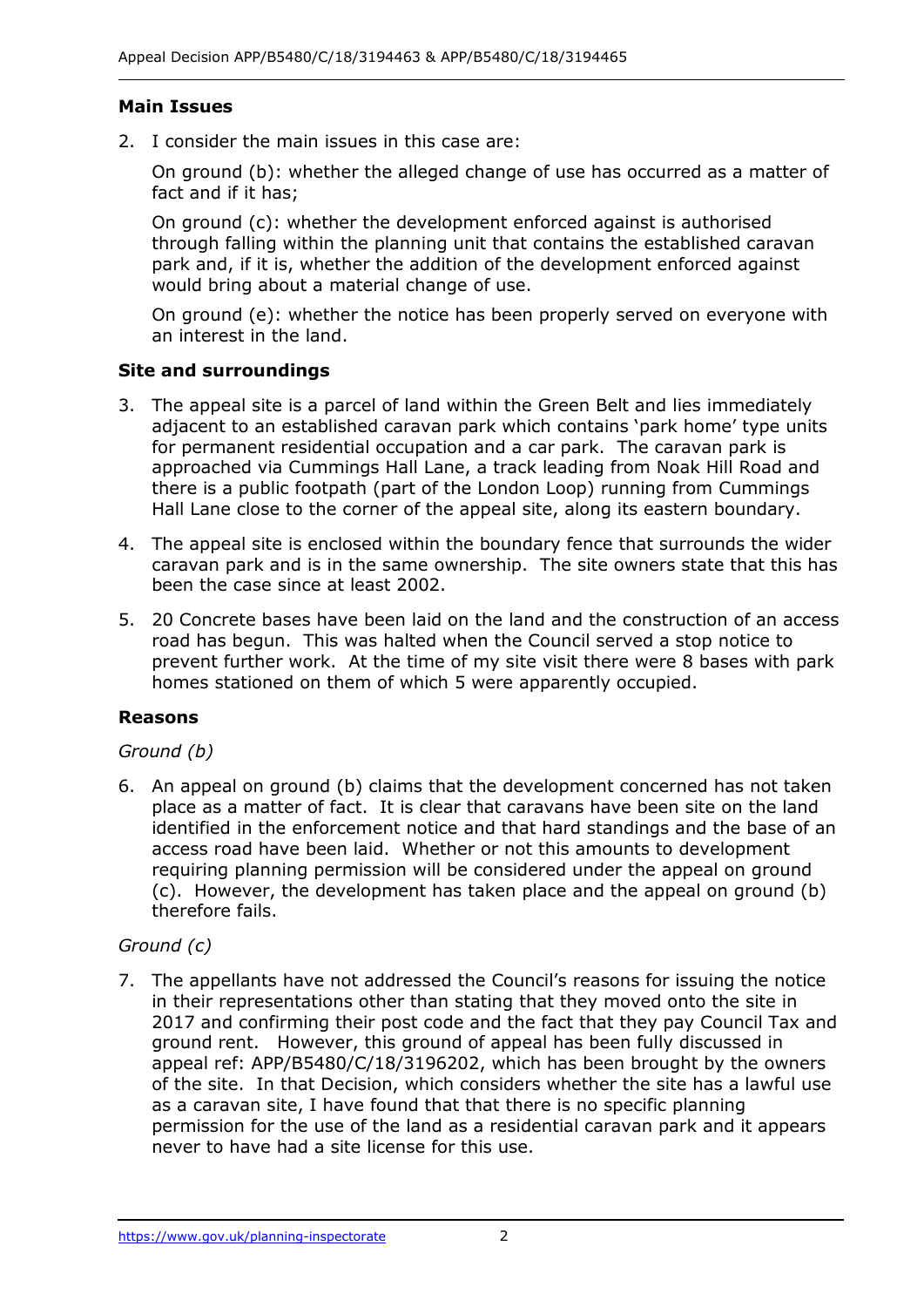- 8. I have found the appeal site was physically and functionally separate from the the related operational development. It is in a separate planning unit that requires planning permission to authorise the material change of use to a caravan park. licensed caravan park prior to the installation of the additional caravans and
- caravan park.<br>9. In any event, I have also found that, if the appeal site were to be included within the caravan site planning unit, the additional development would amount to a material change of use through intensification, because it would bring about a change in the character of the use which would have planning consequences. The appeal on ground (c) therefore fails.

## *Ground (e)*

 10. The appellants state that the enforcement notice was not properly served because homes numbers 10 and 13 Kempster Way were not included on the list. However, in this case, the enforcement notice is worded to cover all caravans sited within the area identified on the plan attached to it, whether or not their specific addresses are listed. The appellants' property is, in any event, specifically referred to and they have been able to submit a valid appeal in respect of their address. They have not therefore suffered prejudice in this matter and the appeal on ground (e) consequently fails.

## **Other matters**

- unreasonably long time and this has caused the affected residents an undue as a consequence of the site owners carrying out unauthorised development, the Council having to issue a revised notice due to a discrepancy in the first version, and the site owners carrying out further work in the interval that occurred between the 2 stop notices that were also issued by the Council. notices. Nevertheless, this will be of no consolation to the residents who have owners and the Council and my remit in the case is limited to considering the 11. I note the appellants' concern that the enforcement process has taken an amount of stress. I sympathise with their position but the situation has arisen There are also set time scales for consultation on appeals against enforcement found themselves caught unwittingly in the middle of the dispute between the lawful use of the site and the planning implications of the development.
- 12. I recognise that if the enforcement notice is upheld, the outcome would be that the appellants would be in danger of losing their home. This would represent a serious interference with their right to respect for private and family life and the home (Article 8 of the European Convention on Human Rights).
- the home (Article 8 of the European Convention on Human Rights). 13. However, I consider that those rights are qualified and that my role in relation to this appeal is to ensure that any interference with those rights is in accordance with the law and is necessary in a democratic society, applying the principle of proportionality. I take the view that, in this case, the harm to the Green Belt is such that dismissal of the appeal is a necessary and proportionate response.
- Although there is no appeal on ground (g) has been made in this particular case, I allow more time for compliance so I will repeat that variation here, for the have varied the enforcement notice in appeal ref: APP/B5480/C/18/3196202 to avoidance of doubt.